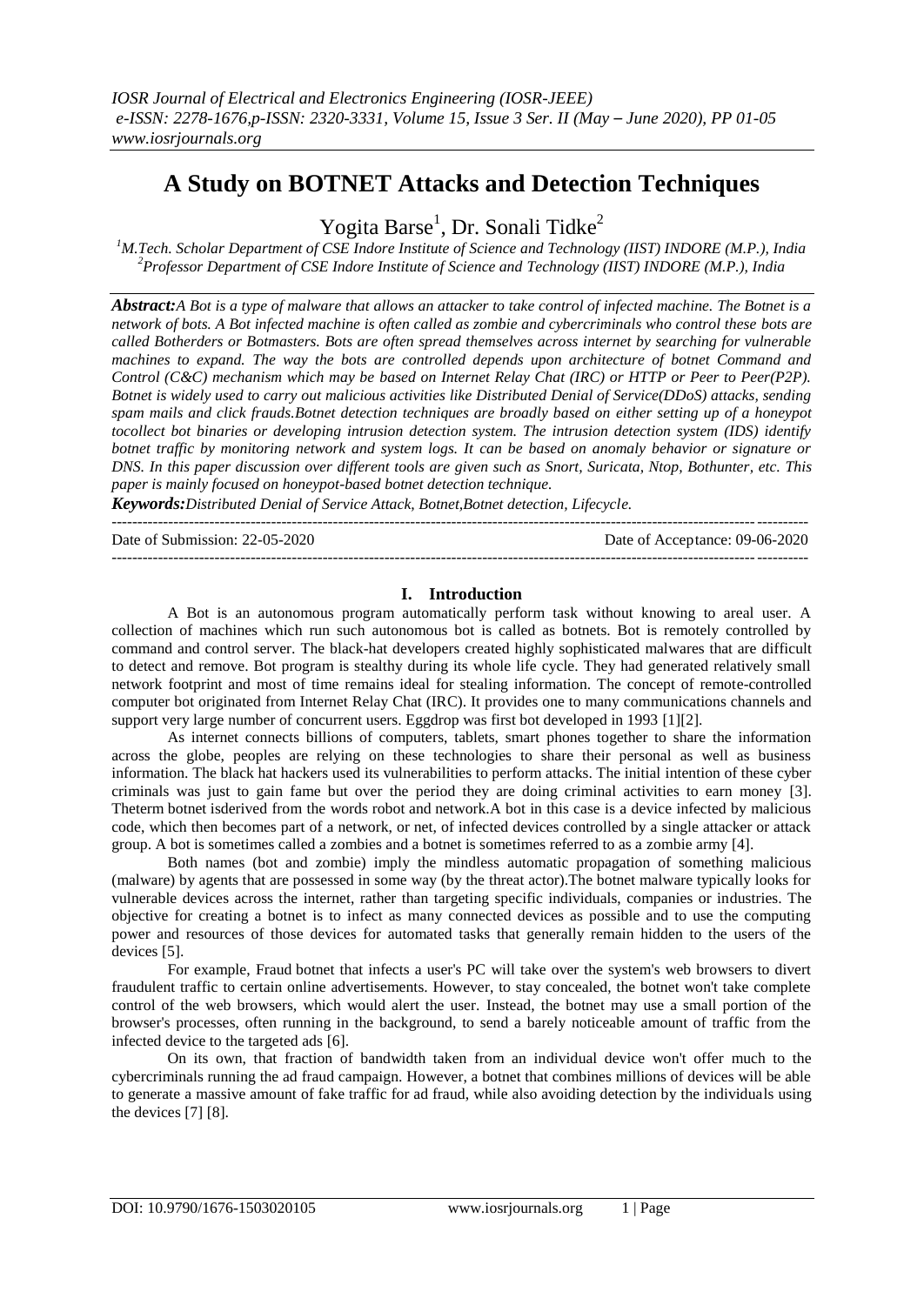#### **II. Elements Of A Botnet**

A bot network mainly comprises of three elements to initialize and to carry out a malicious activity successfully, as shown in Fig. 1.

*The Attackers:*The attackers are the ones who are responsible for the initialization of attacks and gives out commands to the bots present in the botnet to carry out some malicious activity.

*The Bots:* The vulnerable computers which are infected with malicious code and thus are recruited as part of the botnet to carry out some malicious activity.

*The Handlers:* These are used as means of communication to the bots, by the attackers. By this the attacker communicates indirectly with the bots for commands dissemination purpose [9].



**Figure 1: Elements of a Botnet**

#### **III. Botnet Life-Cycle**

*Creation:* Firstly, botmaster develop his software mostly by extending previous code or by adding new features. This is very well tested in isolated environment.

*Infection:* There are many ways for infecting victims machine through software vul-nerabilities, email attachments and trojan horse. Once victims machine is infected by this software then it is called zombie.

*Rallying:* After infection, zombie machine attemptsfirst and try to contact com-mand and control machine. This process is called Rallying. In centralized botnet topology, this could be IRC or HTTP servers whereas in P2P topology zombie tries to locate peer machine and join the network. Bot program contains multiple addresses of servers. Some C&C servers are configured in such a way that it immediately reply to bots initial request [10][11].

*Waiting:* After joining to network, bot waits for command from C&C server. During this phase very little traffic is found between bot and its master.

*Executing:* Once the bot received command from its master, it starts executing it.After execution it sends result to bot master via C&C network. Typical commands are: scanning for new victims, sending spam, and sending DoS. There are two main botnet topologies: centralized and peer to peer (P2P). In centralized botnets, IRC is still pre dominant protocol of C&C channel.

The bot lifecycle consists of following phases shown in figure 2.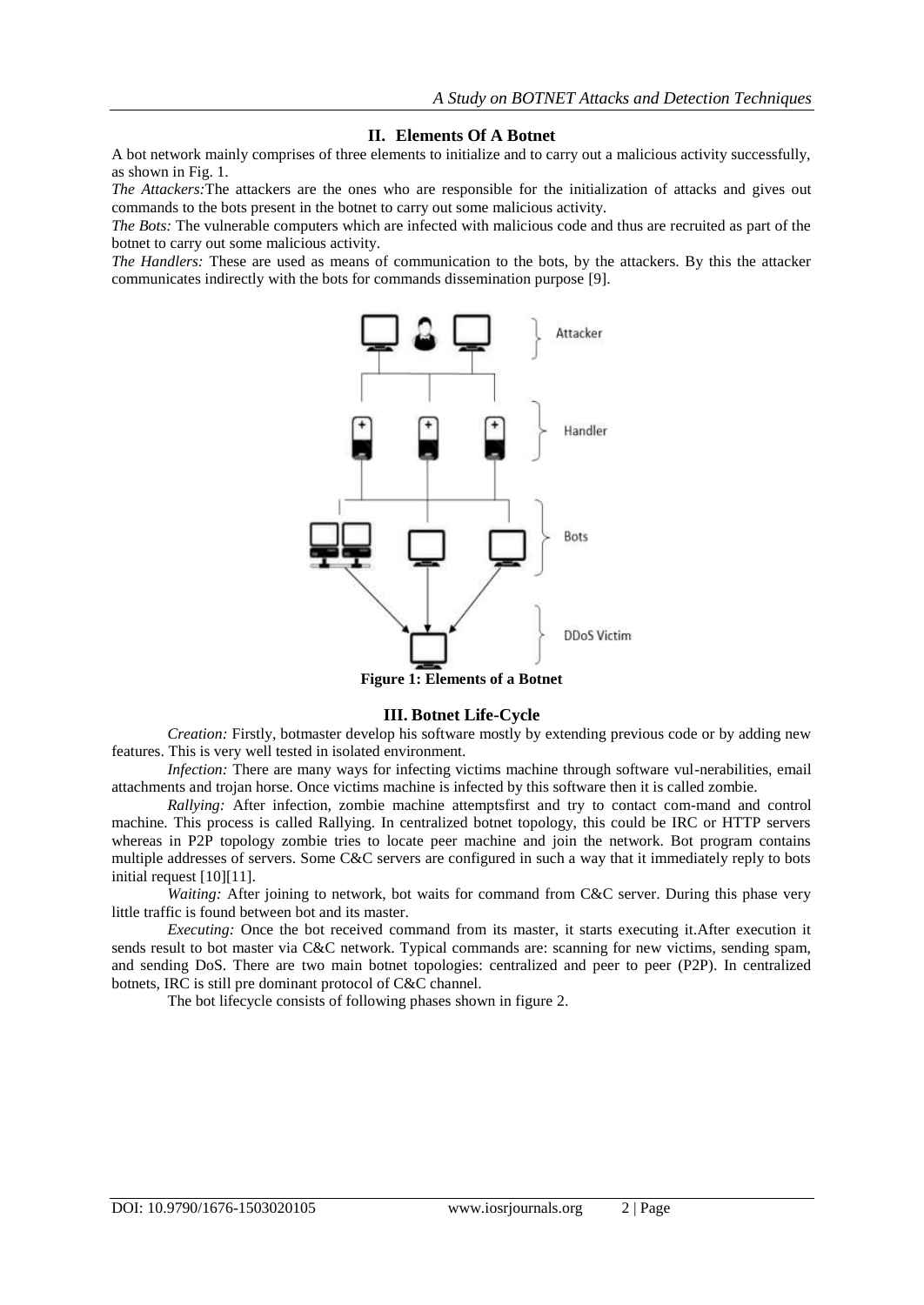

**Figure 2: Bot Lifecycle[1]**

Internet users are getting infected by bots and any times corporate andend users are trapped in botnet attacks.Now a day 16-25% of the computers connected to the internet aremembers of a botnet. In this network bots are located in various locations [12].

It will become difficult to track illegal activities. This behavior makes botnet an attractive tool for intruders and increase threat against network security.

A Bot is an autonomous program automatically perform task without knowing to a real user. A collection of machines which run such autonomous bot is called as botnets.Bot is remotely controlled by command and control server. The black-hat developers created highly sophisticated malwares that are difficult to detect and remove.

Bot program is stealthy during its whole life cycle. They had generated relatively small network footprint and most of time remains ideal for stealing information. The concept of remote-controlled computer bot originated from Internet Relay Chat (IRC). It provides one to many communications channels and support very large number of concurrent users [13][14].

## **IV. Literature survey**

Deshpande et al. [8] discussed classification and predictive models for anomaly detection are built by using machine learning classification algorithms namely Random Forest.

Pratik et al. [9] detected bots by using signal processing techniques and achieved high detection accuracy. In this work no DPI required and can detect malicious hosts from the monitored network only. Computational Complexity was high.

Huy et al. [10]proposed a proactive detection approach Entelecheia. This approach detected bots in waiting stage but not able to stealthy botnets.

Zhao et al. [11] discussed that the bots are detected by identifying malicious fast-flux service traffic Low computational complexity. In this paper, more discriminators required for classification of malicious and non-malicious FFSNs.

Yuhui and Ning [12]performed off-line analysis and on-line monitoring for detection Combine advantages of off-line and on-line detection. In this system they cannot detect bots if they are not in attack stage. Rafael et al. [13]analyzed resource sharing behavior for which no traffic analysis required.

Priyanka and Dave [14] proposed a detection approach PeerFox based on intensity and consistency of search packet.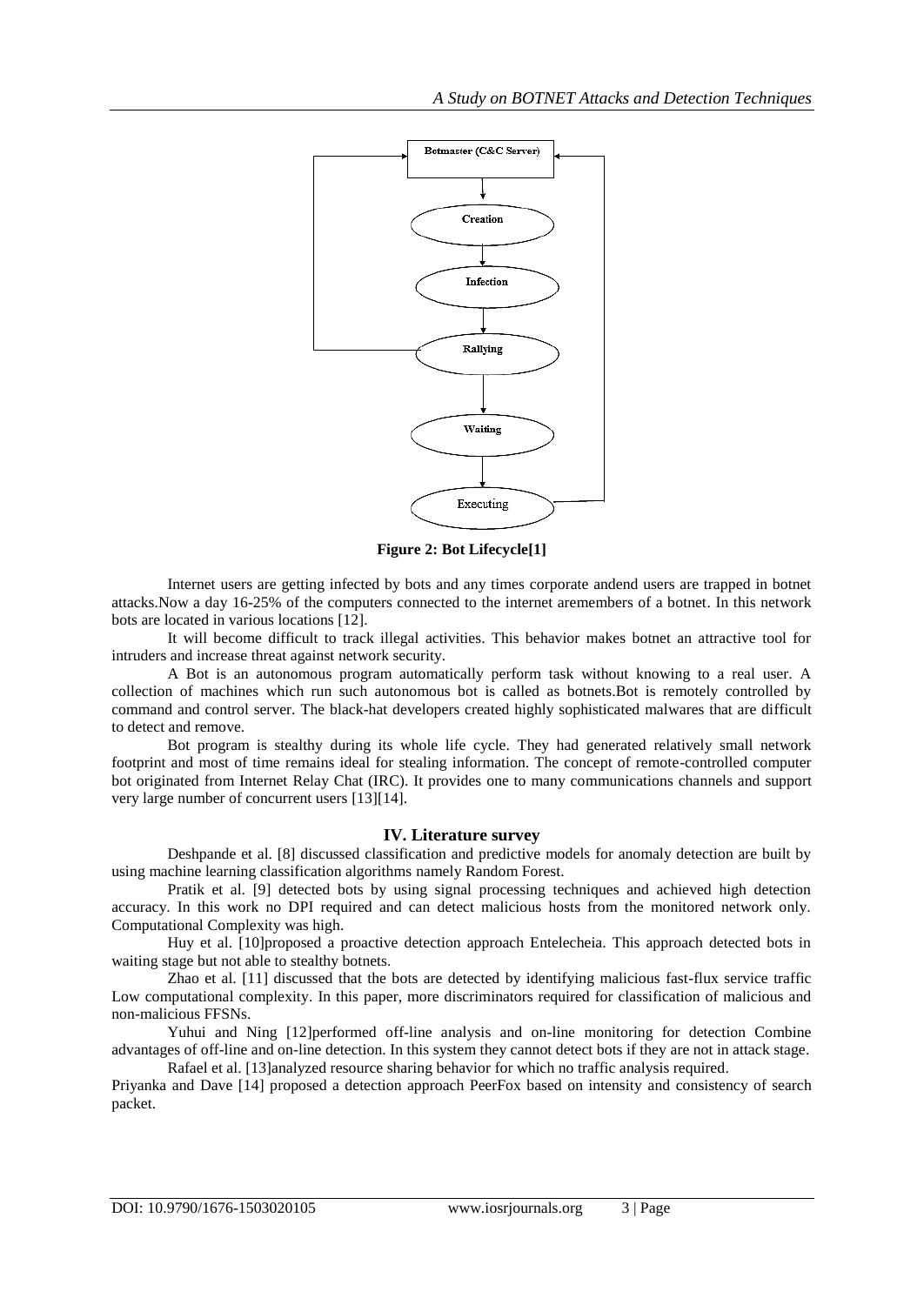# **V. Honeypot-based botnet detection**

A honeypot is an information system resource,which value lies in unauthorized or illicit use ofthat resource; they are vulnerable systems waitingfor attacks. The idea behind this methodology is tolure in attackers such as automated malware andthen study them in detail. Honeypots have provento be very effective tools in learning more aboutInternet crime like botnets.

There are two generaltypes of honeypots:The first one is Low-interaction honeypots: Theyemulate services or operating systems with a low level of interaction.Implementing this type ofhoneypots tends to be low risk, the main intentionis to capture harmful code samples, anddeployment and maintenance tend to be easy.

Apopular example of this kind of honeypots isNepenthes.we used the low-interaction honeypot"nepenthes"todetectbotnets.A distributedframework of Nepenthes honeypots was built tocollect as more as possible malware samples.

TheconfigurationofNepenthes to improve the capture efficiency. Later,theyhave analyzed thesesamplesfirstlybyfeatures viaantivirus scan, then bybehavior viatwo different online sandboxes in different periods and multiple times for obtaining accurate behavior.Thesecondtypeis High interactionhoneypotsallowing the attacker to interact with a real system. The risk of deploying tends to be higher, so it isrequiredtoestablishprecautionsand specialprovisions toprevent attacks against the system,more complexto setupandmaintain.

The

mainintentionistounderstandtheattackscene,concernedthattheattacksontheprocess,itrequiresastrongabilitytointera ctwiththeattacker. The most common setup for this kind ofhoneypotsisa GenII Honeynet.

The Honeynet, forexample,has doneextensive workon capturinglive bots and characterizing botnet activities, and agroupofwhite-hatvigilantesisscouringtheInternetlookingforevidenceofbotnets.

## **VI. Proposed System**

In this System a system has to be setup using Honeypot and to detect botnet attack in network.For this PENTBOX TOOL is used for identifying botnet activities in our system.

As network security has become integral part of our life and botnets have become the most serious threat to it.

*A. Proposed System Architecture*



**Figure 3: Botnet Detection : Setting up Honeynets[6]**

# *B. Honeywall Responsibilities*

DNS/IP-address of IRC server and port number(optional) password to connect to IRC-server. Nickname of bot.

Channel to join and (optional) channel-password.

Main objective of this paper is to do research on botnets from their origin until today and to develop botnet analysis and detection techniques on one of the latest botnet using most advanced techniques.

Initially an idea is developed to learn some botnet development and to develop a botnet and then develop software to detect it and as conclusion to understand what flaws could be in current botnets and how they could be detected.

Problem with this method was it needed quite comprehensive study to learn botnet development techniques and it was not a surety that the botnet developed is "up to standard" accordingto latest botnet such as Zeus, Torpig or Hlux.

# **VII. Conclusion**

Botnet is a major security threat and difficult to discover its existence. We reviewed different botnet tools and detection techniques. The intrusion detection system is widely used for botnet detection. There are anomaly based and signature based tools to detect botnet like Net ow, Snort, Suricata, Ntop, Wireshark. The other category of tools are based on mining like Botminer, Botsni fer, Bot under. Bothunter is driven by Snort. It monitor two way communication between internal asset and external entity. Zeus Toolkit is most popular in hacker community for understanding botnet internals. It is publicly available, so many variant of Zeus malware exists in internet domain.Mostof thecurrentbotnet detectiontechniques work only on specific botnet C&Communicationprotocols and structures. Consequently, as botnetschangetheirC&Ccommunicationarchitecture,these methodswill be ineffective.